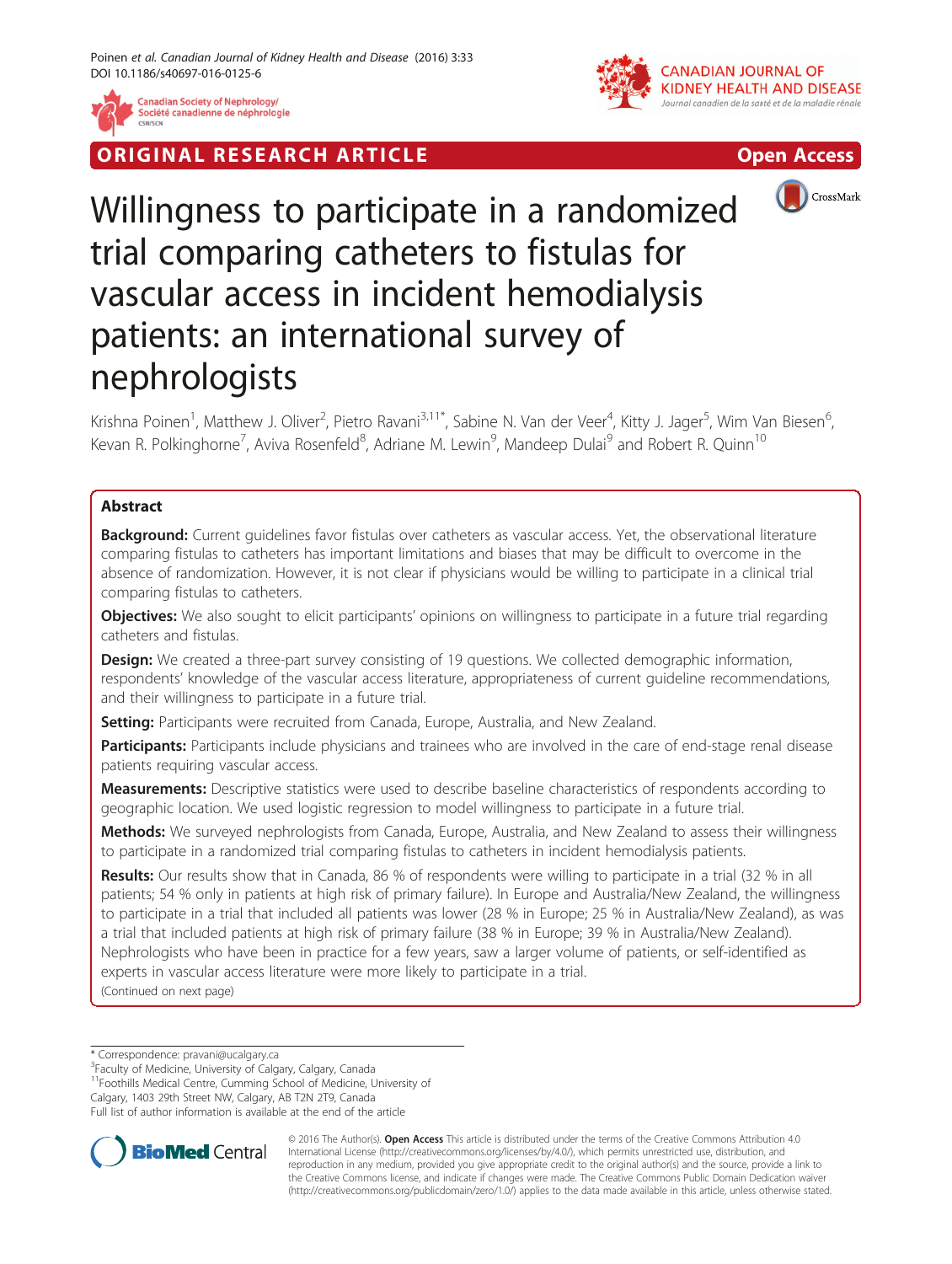## (Continued from previous page)

Limitations: Survey distribution was limited to vascular access experts in participating European countries and ultimately led to a discrepancy in numbers of European to non-European respondents overall. Canadian views are likely over-represented in the overall outcomes.

**Conclusions:** Our survey results suggest that nephrologists believe there is equipoise surrounding the optimal vascular access strategy and that a randomized controlled study should be undertaken, but restricted to those individuals with a high risk of primary fistula failure.

Keywords: Catheters, CKD, Dialysis, ESRD, Fistulas, Hemodialysis, Vascular access, Chronic renal failure

## Abrégé

Mise en contexte: À l'heure actuelle, les lignes directrices en matière d'accès vasculaire préconisent l'usage d'une fistule plutôt que d'un cathéter. Or, en consultant la littérature faisant état des études observationnelles comparant l'usage de ces deux types d'accès vasculaire, on note des limites ou un parti-pris qui sont difficilement évitables en absence de randomisation. Néanmoins, il demeure difficile de prévoir si les médecins traitants seraient enclins à participer à des essais cliniques comparatifs de ces deux méthodes.

Objectifs de l'étude: Cette étude avait pour objectif de sonder l'intérêt des participants à prendre part à un essai clinique comparant l'usage des cathéters et des fistules.

Paramètres de l'étude: Pour atteindre cet objectif, nous avons créé un sondage en trois parties constitué de 19 questions. Nous avons colligé les renseignements démographiques des participants, évalué leur connaissance de la littérature et des recommandations actuelles au sujet des accès vasculaires, en plus de sonder leur intérêt à prendre part à un essai clinique à venir.

Cadre de l'étude: Les participants ont été recrutés au Canada, en Europe, en Australie et en Nouvelle-Zélande.

Participants: Des médecins traitants ainsi que des stagiaires en néphrologie, impliqués auprès de patients atteints d'insuffisance rénale terminale et requérant la mise en place d'un accès vasculaire, ont pris part à cette enquête.

Mesures: Des statistiques descriptives ont été utilisées pour définir les caractéristiques démographiques initiales des répondants selon leur situation géographique. Un modèle de régression logistique a été utilisé pour évaluer leur intérêt à participer à un essai clinique.

Méthodologie: Des néphrologues canadiens, australiens, néo-zélandais ou provenant de plusieurs pays d'Europe ont été sondés sur leur intérêt à participer à un essai clinique randomisé comparant l'usage d'une fistule ou d'un cathéter comme accès vasculaire chez les patients nouvellement dialysés.

Résultats: Le sondage a démontré qu'au Canada, 86 % des répondants seraient enclins à prendre part à un essai clinique ; 32 % y feraient participer tous leurs patients sous dialyse alors que 54 % ne le feraient que pour ceux présentant un risque élevé de défaillance primaire de la fistule. Pour le reste des participants, l'intérêt en regard d'un essai clinique ouvert à tous les patients sous dialyse s'est avéré moindre (28 % en Europe, 25 % en Australie et Nouvelle-Zélande), tout comme pour l'idée de n'y inclure que les patients présentant un risque élevé de défaillance primaire de la fistule (38 % pour l'Europe et 39 % pour l'Australie et la Nouvelle-Zélande combinées). Les néphrologues qui pratiquaient depuis plusieurs années, qui suivaient un grand nombre de patients ou qui se définissaient comme des experts de la littérature sur les accès vasculaires étaient plus enclins à participer à des essais cliniques à ce sujet.

Limites de l'étude: La distribution du questionnaire était limitée aux experts de la question de l'accès vasculaire en hémodialyse dans les pays d'Europe participants. Ceci a fait en sorte que le nombre de répondants européens s'est trouvé en déséquilibre en comparaison du nombre de répondants provenant de l'extérieur de l'Europe. De plus, les Canadiens étant surreprésentés parmi les répondants, les résultats obtenus expriment davantage leurs vues que celles des néphrologues provenant d'Australie, de la Nouvelle-Zélande ou des pays d'Europe participants.

Conclusion: Les résultats du sondage suggèrent qu'en général, les néphrologues croient que les deux méthodes se valent au moment de la mise en place d'un accès vasculaire. La plupart sont également d'avis qu'un essai clinique contrôlé et randomisé pour les comparer devrait être réalisé, mais plusieurs croient que celui-ci ne devrait inclure que les patients présentant un risque élevé de défaillance primaire de la fistule.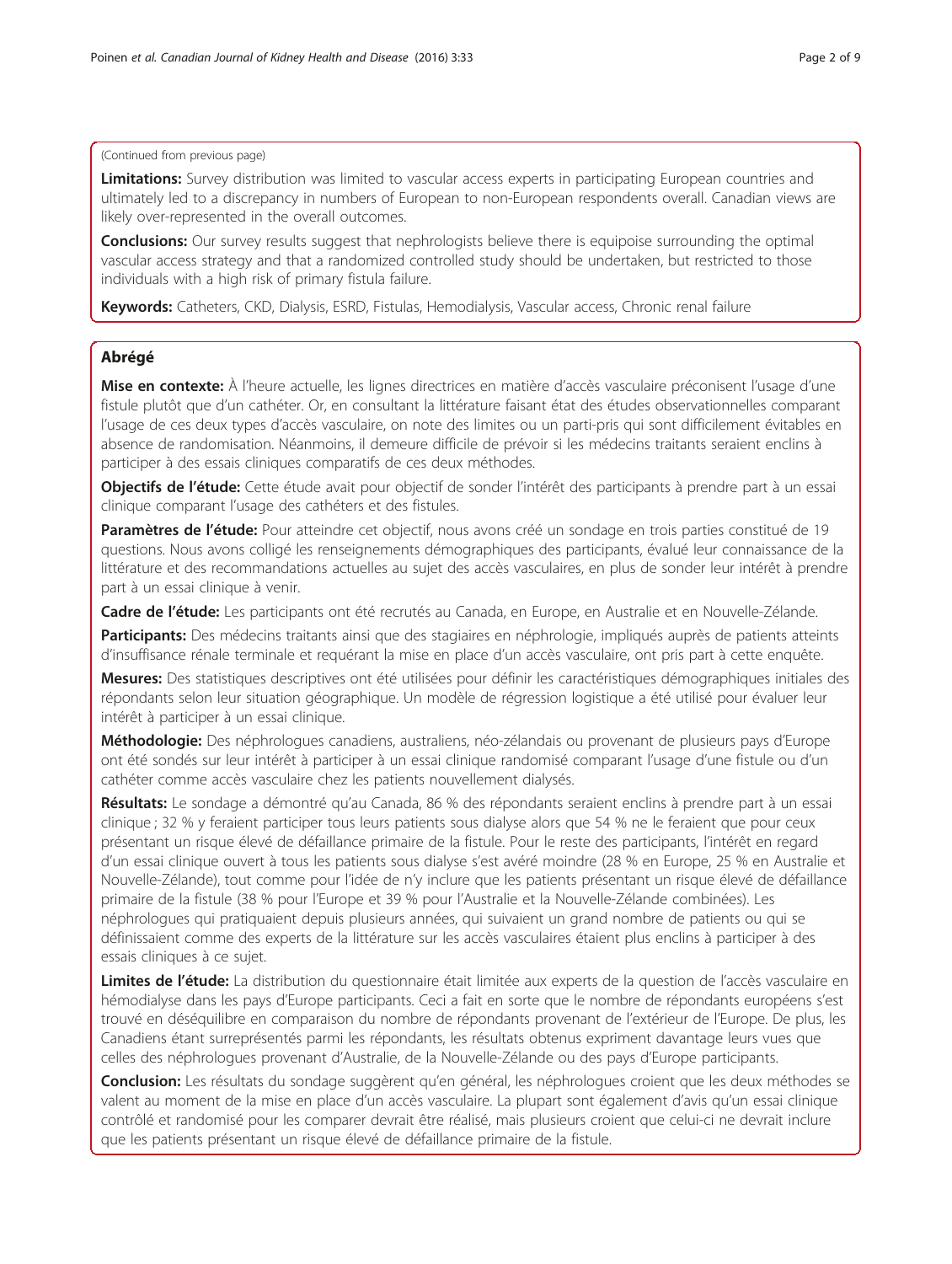## What was known before

Fistulas are considered the preferred form of vascular access and are widely promoted by vascular access experts and guideline committees. These recommendations are based on observational data showing an association between fistula use and improved survival, lower procedure rates, and lower costs. There has never been a randomized controlled trial comparing the outcomes of patients treated with fistulas to those treated with catheters, and it was not clear if nephrologists would be willing to participate in a trial.

## What this adds

This survey suggests that nephrologists in Canada, Europe, and Australia/New Zealand would be willing to participate in a future randomized controlled trial comparing outcomes of patients treated with fistulas to those treated with catheters.

#### Background

The majority of people with kidney failure are treated with hemodialysis and require access to the bloodstream. While vascular access ("access") is a lifeline, it is also a key driver of morbidity, mortality, and cost [[1](#page-8-0)]. Arteriovenous fistulas, arteriovenous grafts, and central venous catheters are the three main options for vascular access, but the majority of hemodialysis patients use either a fistula or catheter [\[2](#page-8-0)]. Guidelines recommend a fistula for of access based on observational data indicating that use of fistulas is associated with a lower risk of complications and access-related costs and longer patient survival [[1, 3](#page-8-0)–[9\]](#page-8-0). This had led to a number of local, regional, and national initiatives designed to increase the proportion of individuals treated with them [\[10\]](#page-8-0).

The observational literature comparing fistulas to catheters has important limitations that may have biased previous comparisons and may be difficult to overcome in the absence of randomization [\[11, 12](#page-8-0)]. Patients who start dialysis urgently, those who are acutely ill, and those with the highest burden of comorbidity are treated almost exclusively with catheters. Studies including these patients in the catheter group are at high risk of indication bias. Further, most studies did not ascertain access outcomes rigorously or did not report them comprehensively. These studies are at high risk of ascertainment and information bias [\[13\]](#page-8-0).

The adoption of health-care interventions in the absence of sufficient evidence of safety and efficacy can lead to inefficient use of health-care resources and, potentially, unintended harm to patients. For example, increasing the dose of dialysis delivered to patients was associated with better outcomes in observational studies, but subsequent randomized trials have failed to show benefit [\[14](#page-8-0), [15\]](#page-8-0). Normalizing hemoglobin levels in patients with kidney disease using erythropoietinstimulating agents was also felt to be desirable until clinical trials showed that it increased the risk of cardiovascular events [[16](#page-8-0)–[21\]](#page-8-0). However, it is not clear if physicians would be willing to participate in a clinical trial comparing fistulas to catheters given that the observational data have shown a strong and consistent benefit of fistulas, there are incentives for dialysis programs to increase the numbers of patients treated with them in many jurisdictions, and the proportion of patients treated with a fistula is considered a quality measure.

We surveyed nephrologists from Canada, Europe, Australia, and New Zealand to assess their willingness to participate in a randomized trial comparing fistulas to catheters in incident hemodialysis patients. We also sought to elicit physician views about vascular access, their familiarity with the literature, and their opinions regarding current guideline recommendations.

## **Methods**

## Participants

Physicians and trainees who are involved in the care of end-stage renal disease patients requiring vascular access were eligible to complete the survey. To ensure a broad view of practices, we recruited participants from Canada, Europe, Australia, and New Zealand. This process was facilitated through the Canadian Society of Nephrology (CSN), European Renal Association/European Dialysis and Transplantation Association (ERA/EDTA), and Australia and New Zealand Society of Nephrology (ANZSN). The survey was distributed to all members of the CSN. In Europe, the survey was distributed to individuals with an interest or expertise in vascular access from participating countries, as identified by the ERA/ EDTA. Individuals participating in another survey administered by the ERA/EDTA were invited to participate in our survey. The list of physicians who were willing to be contacted was provided to us. In Australia and New Zealand, the survey was distributed to the ANZSN membership. Two reminder emails were sent to increase participation in the survey. The numbers of physicians that the survey was distributed to were not available from the CSN or the ANZSN.

#### Survey design

We created a three-part survey consisting of 19 questions that took approximately 10 min to complete. In the first part of the survey, we collected demographic information and information about respondents' practice environment, as well as the resources available to them. In the second section, we asked about the respondents' knowledge of the vascular access literature and how it influenced their practices and views. Finally, we asked respondents to comment on the appropriateness of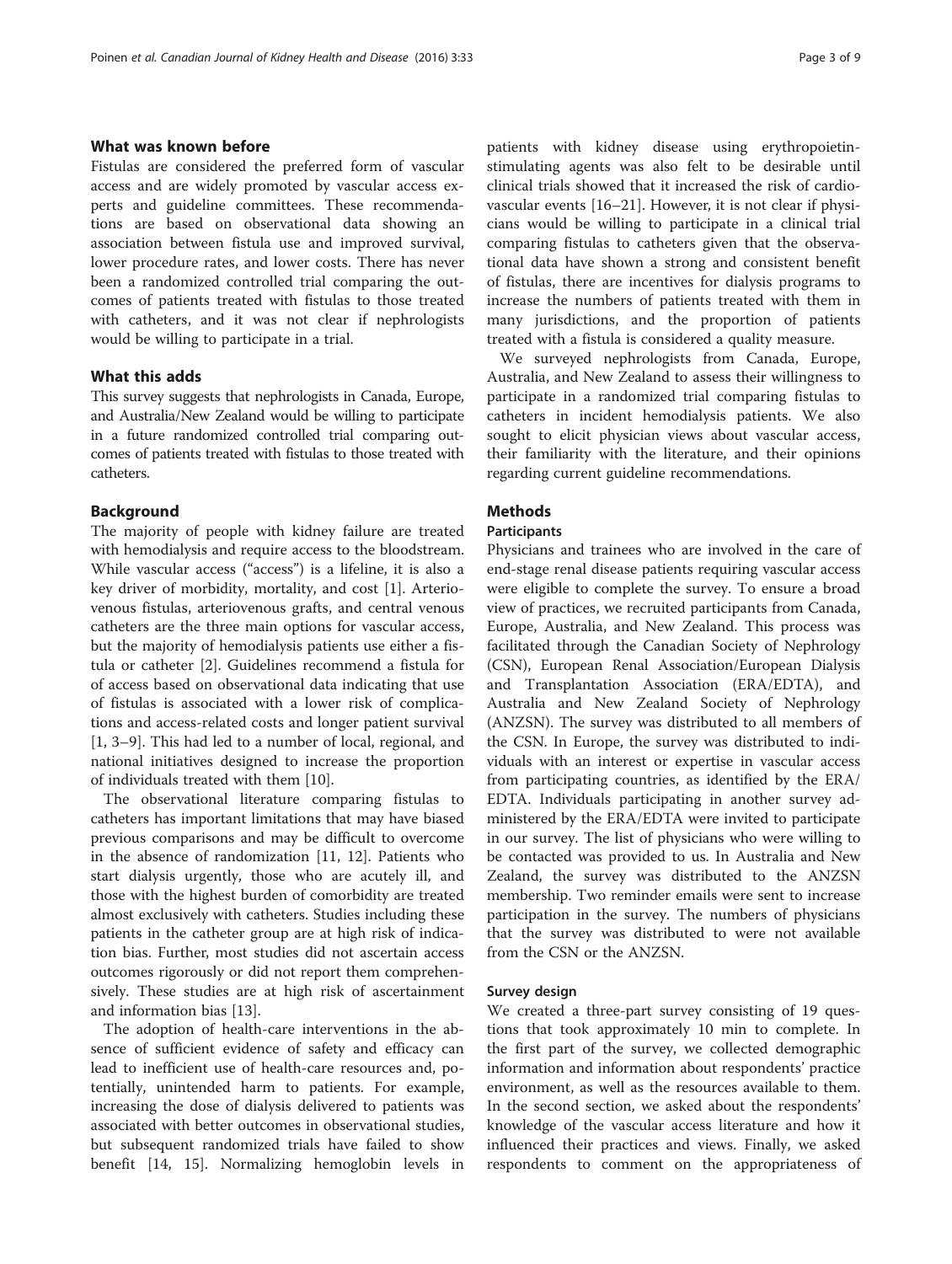guideline recommendations, whether or not future research was needed in vascular access, and their willingness to participate in a randomized comparison of fistulas to catheters in hemodialysis patients. A copy of the Canadian version of the survey is included as an Additional file [1](#page-7-0). The surveys for other jurisdictions did not differ in content, but references to Canada were replaced with Europe and Australia/New Zealand.

## Primary outcome

Our primary outcome was the respondents' willingness to participate in a randomized trial comparing fistulas to catheters in incident hemodialysis patients. Respondents were also asked to indicate the population that they felt should be entered into a clinical trial (all patients, only patients at high risk of primary fistula failure, or no one, as it was felt to be unethical) and the essential elements of a trial (e.g., minimum follow-up of 3 years, only conducted at sites with a primary fistula failure rate of less than 50 %).

#### Statistical analysis

Descriptive statistics were used to describe baseline characteristics of the survey respondents and their programs, according to geographic location. We used logistic regression to model willingness to participate in a randomized trial comparing fistulas to catheters. The model was adjusted for covariates that, a priori, were felt likely to be associated with willingness to participate in a randomized trial based on a review of the literature and clinical intuition. The model included a geographic region (Canada, Europe, Australia/New Zealand), practice setting (urban vs. rural), years in practice  $\langle 5, 5-10, 5-1 \rangle$ 10–15, or >15 years), percentage of time spent in direct patient care (<25, 26–50, 51–75, and >75 %), presence of a nephrology fellowship training program at a primary hospital, risk of primary failure of a fistula at their center (<25, 26–50, 51–75, and >75 %), and familiarity with the vascular access literature (expert vs. non-expert).

Ethical approval was not required for this study.

## Results

A total of 267 nephrologists and nephrology trainees participated in the survey. Of those, 248 respondents fully completed the survey (including the question on their willingness to participate in a trial). The majority of respondents were from Canada (68 %), followed by Australia/New Zealand (21 %) and then Europe (12 %). As the total number of survey recipients from Canada, Europe, and Australia/New Zealand was not disclosed, we were unable to calculate the final response rates.

#### Participants

The baseline characteristics of the survey respondents, according to geographic location, are presented in Table [1](#page-4-0).

The respondents were primarily nephrologists (Canada 98 %, Europe 90.6 %, Australia/New Zealand 100 %) who spent >75 % of their time providing direct patient care (Canada 40.5 %, Europe 48.3 %, Australia/New Zealand 47.1 %) and who worked in urban hospitals (Canada 93.5 %, Europe 93.1 %, Australia/New Zealand 84.3 %).

#### Infrastructure and support for vascular access creation

Table [2](#page-4-0) shows the support available for vascular access creation, according to geographic location. There were significant differences in likelihood of programs having a vascular access coordinator  $(p < 0.01)$  and dedicated vascular access nurses  $(p < 0.01)$  among geographic regions, largely driven by the low numbers of programs in Europe that had dedicated vascular access staff and clinics.

#### Willingness to participate in a future RCT

Figure [1](#page-5-0) illustrates the respondent's willingness to participate in a randomized controlled trial comparing fistulas to catheters. In total, 79 % of the total respondents agreed that a future trial was needed. While the majority of respondents from Europe (66 %) and Australia/New Zealand (64 %) were supportive of a trial, the proportion in favor was lower than in Canada (86 %).

Thirty-eight percent of nephrologists who were in favor of a trial were supportive of a study in all hemodialysis patients who were candidates for a fistula (37 % in Canada; 45 % in Europe; 40 % in Australia/New Zealand), while 62 % of nephrologists indicated that it should be restricted to individuals at high risk of primary fistula failure (63 % in Canada; 55 % in Europe; 60 % in Australia/New Zealand).

## Variables associated with willingness to participate in a clinical trial

Table [3](#page-5-0) shows the variables associated with respondents' willingness to participate in an RCT. The odds ratio of each variable is adjusted for the potential confounding effect of all the other variables in the model. In a multivariate analysis, participants from Canada were more likely to indicate that they would be willing to participate in a trial compared to respondents from Australia/ New Zealand (OR 0.36; 95 % CI 0.16–0.85) or Europe (OR 0.31; 95 % CI 0.11–0.94). Relative to people who had been practicing fewer than 5 years, those in practice for 5–10 years were five times more likely to indicate willingness to participate (OR 5.07; 95 % CI 1.41–18.26). Those respondents that spent greater than 75 % of their time providing direct clinical care were less likely to endorse participation in a trial than those with less than 25 % clinical time (OR 0.86; 95 % CI 0.20–3.63). Participants who self-identified as vascular access experts  $(OR_{expert \ vs. \ non-expert} 2.4; 95 % CI 0.91–6.53), those from$ urban settings (OR<sub>urban vs. rural</sub> 1.39; 95 % CI 0.44–4.45),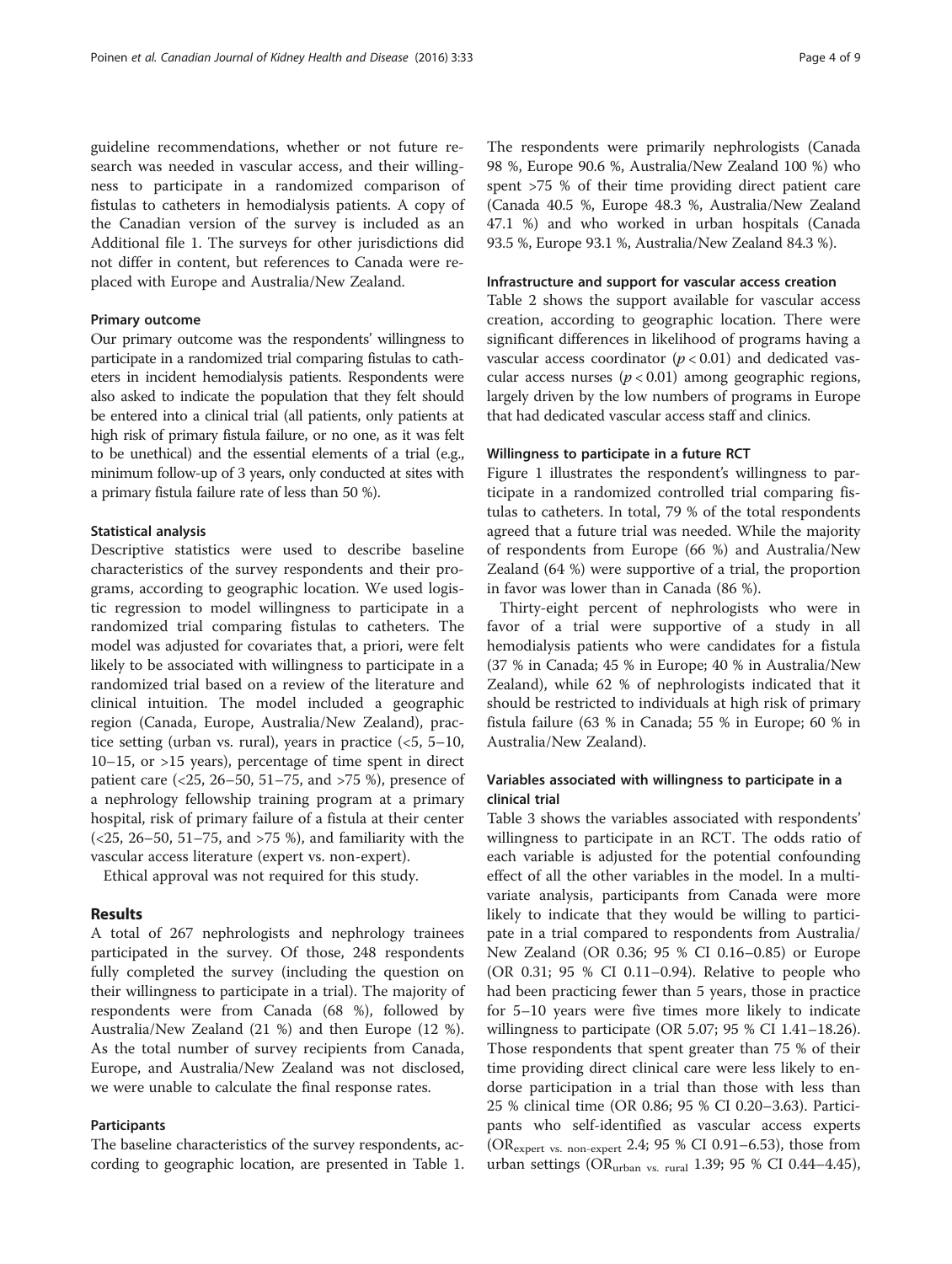|                                                               | Canada<br>$n \ (\%)$ | Europe<br>n(%) | Australia/NZ<br>n(%) |
|---------------------------------------------------------------|----------------------|----------------|----------------------|
|                                                               |                      |                |                      |
| Age                                                           |                      |                |                      |
| $<$ 35                                                        | 28 (16.7)            | 3(10.3)        | 10 (19.6)            |
| $35 - 50$                                                     | 93 (55.4)            | 11 (37.9)      | 30 (58.8)            |
| $51 - 65$                                                     | 39 (23.2)            | 15 (51.7)      | 11(21.6)             |
| $>65$                                                         | 8(4.8)               |                |                      |
| Years in practice                                             |                      |                |                      |
| $< 5$                                                         | 37 (22)              | 3(10.3)        | 18(35.3)             |
| 5 to 10                                                       | 35 (20.8)            | 5(17.2)        | 10 (19.6)            |
| 10 to 15                                                      | 33 (19.6)            | 3(10.3)        | 7(13.7)              |
| >15                                                           | 53 (31.5)            | 18(62.1)       | 12(23.5)             |
| Percentage of time spent in direct patient care               |                      |                |                      |
| $<$ 25 %                                                      | 11(6.5)              | 2(6.9)         | 3(5.9)               |
| 25-50 %                                                       | 28 (16.7)            | 4(13.8)        | 10(19.6)             |
| 51-75 %                                                       | 61 (36.3)            | 9(31)          | 14(27.5)             |
| >75%                                                          | 68 (40.5)            | 14(48.3)       | 24(47.1)             |
| Primary hospital affiliation is in urban center               | 157 (93.5)           | 27 (93.1)      | 43 (84.3)            |
| Self-identified vascular access expert                        | 26 (15.5)            | 16(55.2)       | 7(13.7)              |
| Primary hospital has a nephrology fellowship training program | 115 (68.5)           | 23 (79.3)      | 45 (88.2)            |
| Risk of primary failure of fistulas at local center           |                      |                |                      |
| $<$ 25 %                                                      | 52(31)               | 20(69)         | 30 (58.8)            |
| 25-50 %                                                       | 63 (37.5)            | 8(27.6)        | 8(15.7)              |
| 51-75 %                                                       | 8(4.8)               |                | 1(2)                 |
| Do not know                                                   | 45 (26.8)            | 1(3.4)         | 12 (23.5)            |

#### <span id="page-4-0"></span>Table 1 Baseline characteristics of survey respondents

NZ New Zealand

and those who did not know their local risk of primary fistula failure (OR<sub>no knowledge vs. local rate <25%</sub> 4.08; 95 % CI 1.41–11.8) were also more likely to be willing to participate in a future trial.

## Important elements of a clinical trial

Over half of the participants from all countries felt it would be important to have a national funding agency vet the protocol (58 %), while an even greater number suggested that a data safety and monitoring board should provide oversight (77 %). A minimum 3-year follow-up period was felt to be important by the majority of participants (61 %), but participants did not feel that a trial should be limited to centers with a primary failure rate of less than 50 % after fistula creation (34 %) (see Table [4\)](#page-6-0).

| Table 2 Support available for vascular access creation, by geographic location |  |  |  |
|--------------------------------------------------------------------------------|--|--|--|
|--------------------------------------------------------------------------------|--|--|--|

|                                                                  | Canada<br>n(%)<br>$N = 168$ | Europe<br>n(%) | Australia/NZ<br>n(%)<br>$N = 51$ | р<br>value |
|------------------------------------------------------------------|-----------------------------|----------------|----------------------------------|------------|
|                                                                  |                             |                |                                  |            |
|                                                                  |                             | $N = 29$       |                                  |            |
| Vascular access coordinator                                      | 149 (88.7)                  | 10(34.5)       | 42 (82.4)                        | < 0.01     |
| Dedicated vascular access clinic <sup>a</sup>                    | 109 (64.9)                  | 9(31.0)        | 27 (52.9)                        | < 0.01     |
| Surgeon available at center to create arteriovenous accesses     | 146 (86.9)                  | 22 (75.9)      | 46 (90.2)                        | 0.18       |
| Type of operator who create(s) vascular accesses at your center: |                             |                |                                  | 0.49       |
| Vascular surgeon                                                 | 152 (90.5)                  | 25(86.2)       | 48 (94.1)                        |            |
| Other (general, urologist, nephrologist, not available)          | 15(8.9)                     | 4(13.8)        | 3(5.9)                           |            |

NZ New Zealand

astaffed by any combination of physicians, surgeons, and vascular access coordinators/nurses with an interest in vascular access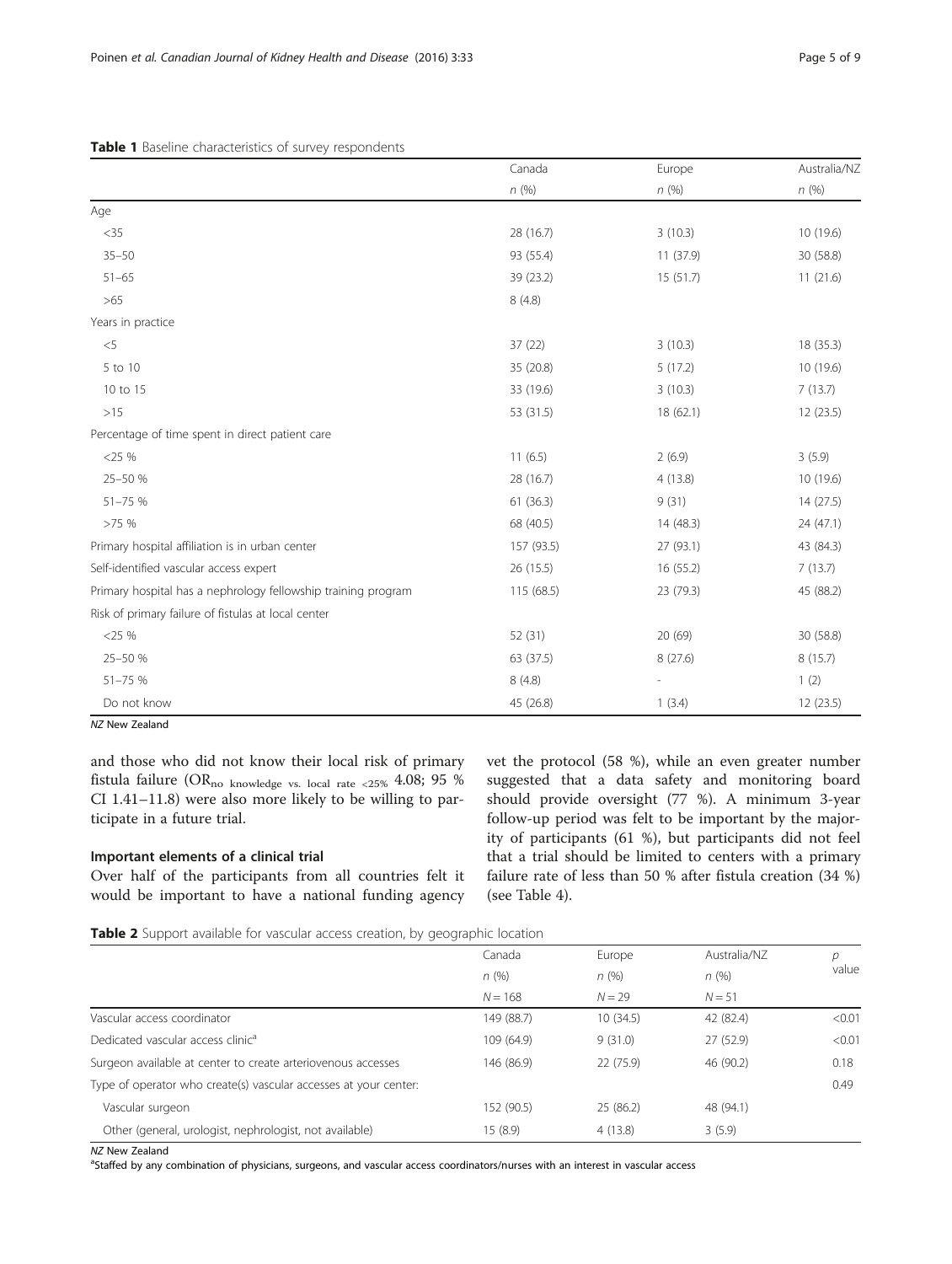<span id="page-5-0"></span>

Fig. 1 Willingness to participate in a randomized controlled trial comparing fistulas to catheters, by geographic location and patient population. This figure shows the proportion of survey respondents who were willing to participate in a randomized controlled trial comparing catheters to fistulas in incident hemodialysis patients, by geographic location, and according to the patient population included. In Canada, 86 % of respondents were willing to participate in a trial (32 % in all patients; 54 % only in patients at high risk of primary failure). In Europe and Australia/New Zealand, the willingness to participate in a trial that included all incident hemodialysis patients was lower (28 % Europe; 25 % Australia/New Zealand) as was the willingness to participate in a trial that included patients at high risk of primary failure of their fistulas (38 % in Europe; 39 % in Australia/New Zealand). NZ New Zealand

|                                                                   | Adjusted odds ratio | 95 % CI        | $p$ value                      |
|-------------------------------------------------------------------|---------------------|----------------|--------------------------------|
| Region                                                            |                     |                |                                |
| Canada                                                            | Reference           |                |                                |
| Europe                                                            | 0.32                | $0.11 - 0.91$  | 0.03                           |
| Australia/New Zealand                                             | 0.37                | $0.16 - 0.85$  | 0.02                           |
| Number of years licensed and practicing as a nephrologist         |                     |                |                                |
| 5                                                                 | Reference           |                |                                |
| 5 to 10                                                           | 5.07                | $1.41 - 18.26$ | 0.01                           |
| 10 to 15                                                          | 1.55                | $0.54 - 4.43$  | 0.42                           |
| >15                                                               | 1.20                | $0.49 - 2.91$  | 0.69                           |
| Percentage of time spent in direct patient care (clinical duties) |                     |                |                                |
| $<$ 25 %                                                          | Reference           |                |                                |
| 25-50 %                                                           | 1.55                | $0.30 - 8.02$  | 0.60                           |
| 51-75 %                                                           | 0.82                | $0.19 - 3.59$  | 0.79                           |
| >75%                                                              | 0.86                | $0.20 - 3.63$  | 0.84                           |
| Primary hospital affiliation is urban                             | 1.40                | $0.44 - 4.45$  | 0.57                           |
| Primary hospital has a nephrology fellowship training program?    | 0.70                | $0.29 - 1.70$  | 0.44                           |
| Risk of primary failure for arteriovenous fistulas at your center |                     |                |                                |
| $<$ 25 %                                                          | Reference           |                | $\qquad \qquad \longleftarrow$ |
| 25-50 %                                                           | 1.74                | $0.78 - 3.91$  | 0.18                           |
| 51-75 %                                                           | 0.56                | $0.12 - 2.60$  | 0.46                           |
| Do not know                                                       | 4.08                | $1.41 - 11.78$ | 0.01                           |
| Self-identified vascular access expert                            | 2.44                | $0.91 - 6.53$  | 0.08                           |

## Table 3 Predictors of respondents' willingness to participate in a randomized controlled trial

CI, confidence interval, OR odds ratio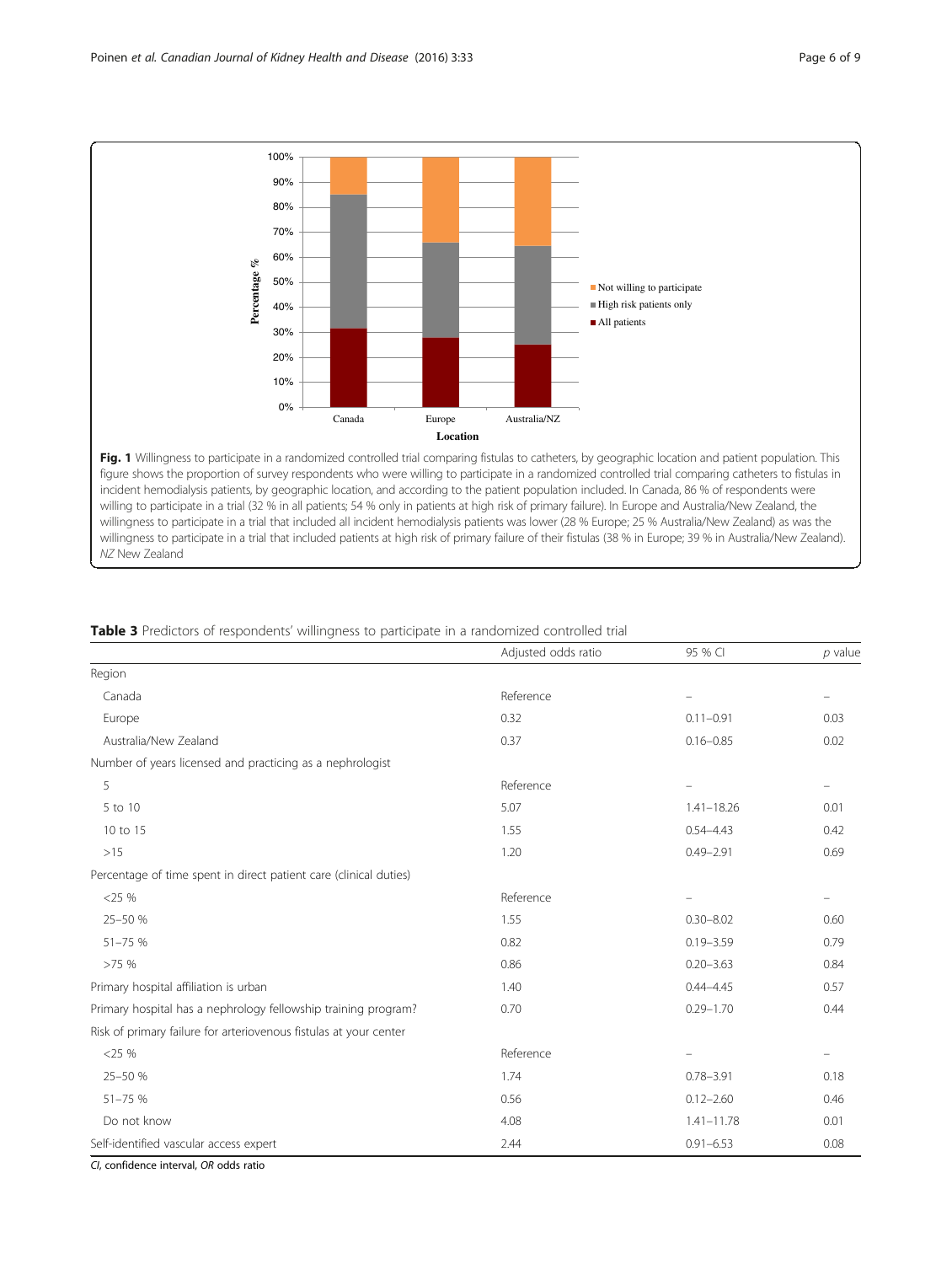<span id="page-6-0"></span>

| <b>Table 4</b> Essential elements of a randomized controlled trial |
|--------------------------------------------------------------------|
| comparing fistulas to catheters in opinion of respondents, by      |
| geographic location                                                |

|                                                                                                                                                         | Canada                         | Europe              | Australia/NZ p value |        |
|---------------------------------------------------------------------------------------------------------------------------------------------------------|--------------------------------|---------------------|----------------------|--------|
|                                                                                                                                                         | n(%)                           | n(%)                | n(%)                 |        |
|                                                                                                                                                         | $N = 168$                      | $N = 29$            | $N = 51$             |        |
| Protocol should be<br>vetted by a national<br>funding agency                                                                                            | 110 (65.5)                     | 11 (37.9)           | 23(45.1)             | < 0.01 |
| Data safety and monitoring<br>board must provide<br>oversight                                                                                           | 139 (82.7) 12 (41.4) 40 (78.4) |                     |                      | < 0.01 |
| All hemodialysis patients<br>should be studied                                                                                                          | 50 (29.8)                      | 10 (34.5) 13 (25.5) |                      | 0.69   |
| Only certain high-risk<br>patient populations,<br>where the benefit of<br>fistulas is not clear<br>based on observational<br>studies, should be studied | 101(60.1)                      | 14 (48.3) 30 (58.8) |                      | 0.49   |
| Only patients who have<br>failed a previous fistula<br>attempt should be studied                                                                        | 12(7.1)                        | 5 (17.2)            | 7(13.7)              | 0.13   |
| Follow-up must be a<br>minimum of 3 years                                                                                                               | 105 (62.5)                     | 20 (69)             | 27 (52.9)            | 0.31   |
| The study should only<br>be conducted at centers<br>with a primary failure<br>rate of less than 50 %<br>after fistula creation                          | 63 (37.5)                      | 8 (27.6)            | 15 (29.4)            | 0.40   |

#### Discussion

Our findings confirm that the majority of nephrologists surveyed from Canada, Europe, and Australia/New Zealand would be willing to participate in a randomized trial comparing fistulas to catheters in incident hemodialysis patients. However, the majority of respondents felt that it should be limited to patients who are at high risk of primary failure of their fistula. Nephrologists from Canada, those who had been in practice for a short duration of time, practiced in an urban setting, and self-identified as vascular access experts were more likely to indicate a willingness to be involved in a trial comparing fistulas to catheters. While fistulas are aggressively promoted, our results would suggest that many practicing nephrologists feel that there is sufficient equipoise to warrant a randomized comparison of catheters and fistulas.

The majority of nephrologists who were in support of a randomized trial comparing catheters to fistulas felt that it should be restricted to individuals with a higher risk of primary failure. Risk factors for failure to mature include age over 65, female gender, the presence of peripheral vascular disease and coronary artery disease, obesity, diabetes, location of the fistula, small-caliber veins, and ethnicity other than Caucasian [[22](#page-8-0)]. A high risk of primary failure may alter the risk-benefit ratio in those undergoing a fistula attempt, as 25–69 % of fistulas created will fail to mature, depending on the patient's risk profile [[22\]](#page-8-0). If a fistula never works, the patient does not have the opportunity to experience the potential benefits of avoiding a hemodialysis catheter. In addition, failure of fistula maturation has previously been shown to lead to repeated surgical interventions, disruption of the hemodialysis schedule, and patient distress [[22\]](#page-8-0). It is also associated with inefficient use of health-care resources; a trial that tested the benefits of attempting a fistula in this high-risk patient population would inform clinical practice and help providers select the patients most likely to benefit.

Physicians from Canada were more likely to indicate a willingness to participate in a randomized trial comparing fistulas to catheters. While guideline recommendations from Canada, Europe, and Australia/New Zealand consistently recommend fistulas as the preferred form of vascular access for hemodialysis, the prevalent use of fistulas varies. The DOPPS study showed that the prevalence of fistulas in Canada was 50 %, whereas in Europe the range was 57–83 % [[23\]](#page-8-0). In New Zealand, the rates were closer to 60 % [\[24](#page-8-0)]. This may be due to differences in the availability of infrastructure or the access to, or organization of services, although our results would suggest that the infrastructure to support fistula creation and maintenance are more developed in Canada than in European centers. It more likely reflects differences in the attitudes and beliefs of health-care providers.

Interestingly, nephrologists who have practiced for 5– 10 years were more likely to participate in a trial. Those who were new to practice  $(5$  years) and those who had been in practice longer (>10 years) were less likely to be willing to participate in a clinical trial. The reasons for this are not clear. New physicians may be more likely to adhere to the principles taught to them during training, whereas clinicians who had been in practice for a long time were more likely ingrained in their practice patterns and less open to the idea of a clinical trial. Individuals who spent more of their time in direct patient care were less likely to want to participate in a trial. The reasons for this are not clear. It may be that physicians with a more clinical focus are more likely to adhere to the teaching they received during their fellowship training and less likely to read the primary literature for themselves or to have had additional training in critical appraisal. This is a potential threat to the feasibility of an RCT, given that the majority of patients are cared for by this group of physicians. Finally, self-identified experts likely have a greater familiarity with the vascular access literature. As a consequence, they may be more aware of the limitations of existing studies—that they are of low quality and prone to bias—and may be more willing to participate in a clinical trial [\[4\]](#page-8-0). However, experts are more likely to be involved in the generation of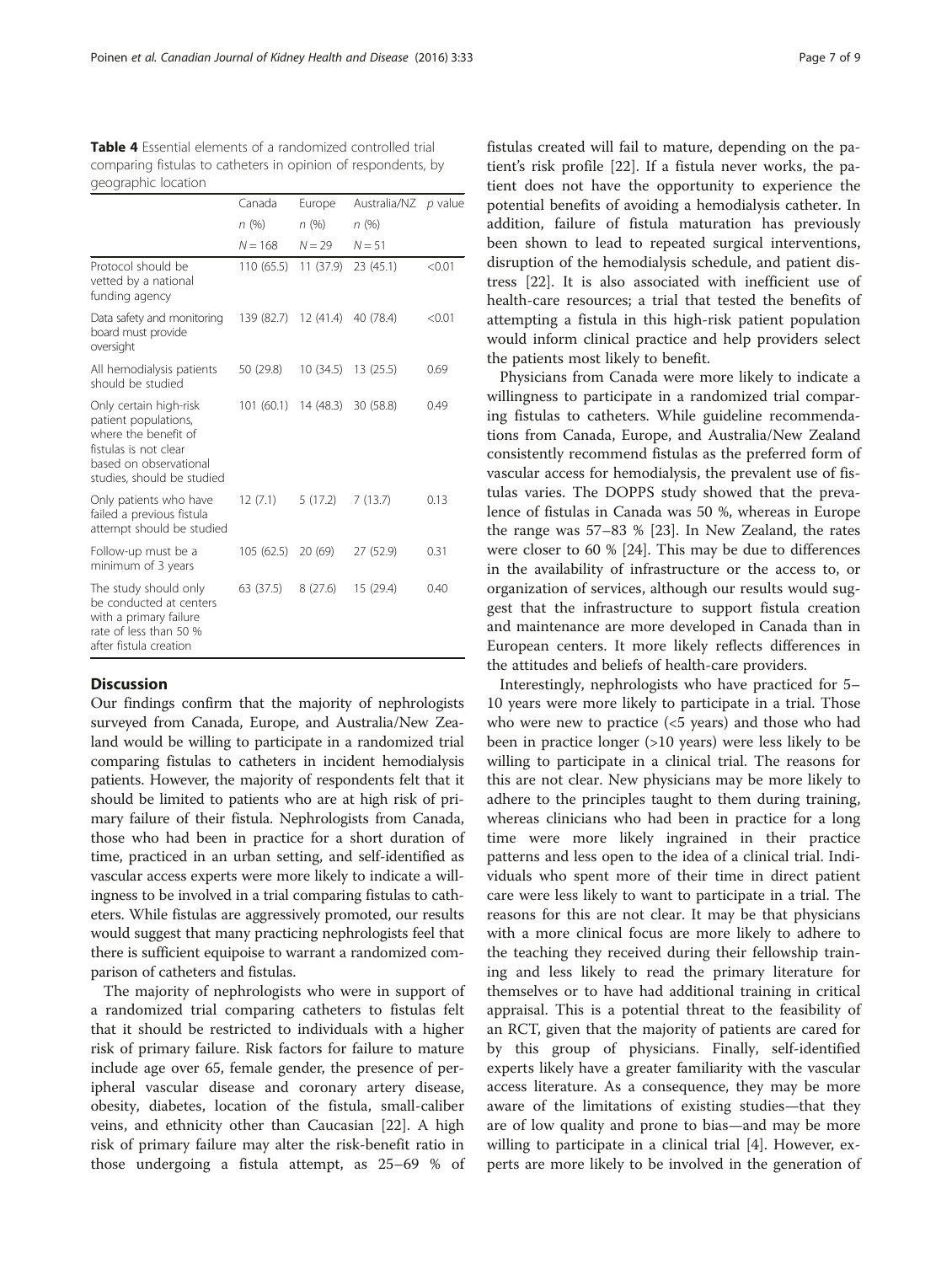<span id="page-7-0"></span>guideline recommendations, and there appears to be discordance between the views expressed in our survey and current guideline recommendations.

Our study has several strengths. First, we recruited respondents from a number of countries in order to explore geographical differences in opinions. Second, this survey is the first, to our knowledge, to ask physicians directly about their willingness to participate in a randomized controlled trial comparing fistulas and catheters. Demonstrating the presence of equipoise is a necessary step in justifying an RCT examining this issue. Our results highlight the discordance between guideline recommendations that consistently recommend fistulas and the views of nephrologists who responded to our survey. Third, our results provide insight into the issues felt to be important considerations in the design of a RCT from the perspective of the practicing nephrologists. This facilitates development of a trial protocol that is feasible and maximizes the likelihood of participation.

Our study also has limitations. The intent of this survey was to capture the perception of nephrologists internationally to inform the development of a future trial. Outside of Canada, we distributed the survey via the European Renal Association (ERA) and the Australian and New Zealand Society for Nephrology. European participants were identified by the ERA and were typically vascular access experts from different countries. This ultimately led to a discrepancy in numbers of European to non-European respondents overall, even though Europe has a much larger population. It was however, felt that European respondents' views were likely reflective of physician views in their countries of origin, but we are unable to confirm that. As a consequence, Canadian views are likely over-represented in the overall outcomes, but similar results were found for each of the geographic regions examined. The response rates are not calculated because we were unable to obtain an accurate count of the physicians that the survey was distributed to in any region. In addition, we attempted to engage US participants in the survey but were unable to do so. As a consequence, we were unable to gauge physician views and opinions in the USA, which would have been of interest. Our results reflect the views of those physicians who responded to our survey and may not reflect the views of non-respondents or an individual physician's actual practice. Finally, we have only captured the views of nephrologists. The willingness of patients to be assigned randomly to different vascular access strategies has not been explored and is an important consideration. In a recent study by Manns et al., patients were engaged to identify their priorities for research in kidney disease and identified vascular access as a key area of investigation [[25](#page-8-0)]. Although this does not imply that these patients would participate in an RCT, it does show the

awareness regarding the importance of further research in this area from a patient perspective. We are currently testing the feasibility of enrolling patients in a randomized trial that will randomly assign people starting hemodialysis with a catheter to either attempt fistula creation or continued use of a tunneled catheter (NCT02675569).

In summary, the majority of nephrologists we surveyed from Canada, Europe, Australia, and New Zealand would be willing to participate in a randomized controlled trial comparing fistulas to catheters in incident hemodialysis patients. Our survey results suggest that nephrologists believe that the existing evidence forming the base of guideline recommendations about vascular access is of low quality, that there is equipoise surrounding the optimal vascular access strategy for hemodialysis.

#### Conclusions

The optimal hemodialysis vascular access is not yet known. The current trend towards fistulas over catheters is based on observational evidence that is limited in scope and prone to bias. A randomized control trial comparing fistulas and catheters would be the most objective and comprehensive study to prove the superiority of one form of access over the other. We surveyed nephrologists from Canada, Europe, Australia, and New Zealand to assess their willingness to participate in the aforementioned trial. Although the number of Canadian respondents was greater than those from other regions, the distribution of responses was similar in all regions. That is, a majority of our respondents were willing to participate in a randomized trial but more so if limited to patients who are at high risk of primary fistula failure.

#### Additional file

[Additional file 1:](dx.doi.org/10.1186/s40697-016-0125-6) Setting priorities for vascular research in Canada. (PDF 256 kb)

#### Abbreviations

ANZSN, Australia and New Zealand society of nephrology; CSN, Canadian Society of Nephrology; DOPPS, Dialysis Outcomes and Practice Patterns Study; ERA/EDTA, European Renal Association/European Dialysis and Transplantation Association

#### Acknowledgements

Not applicable

#### Funding

None.

#### Availability of data and materials

Data will not be shared for authors' preference.

#### Authors' contributions

KP was the primary author of the paper and contributed to all the parts of the study (data gathering, analysis, writing/editing and revising of paper). MO helped design the study and critically reviewed the manuscript. PR helped design the study, critically reviewed the manuscript, and will act as